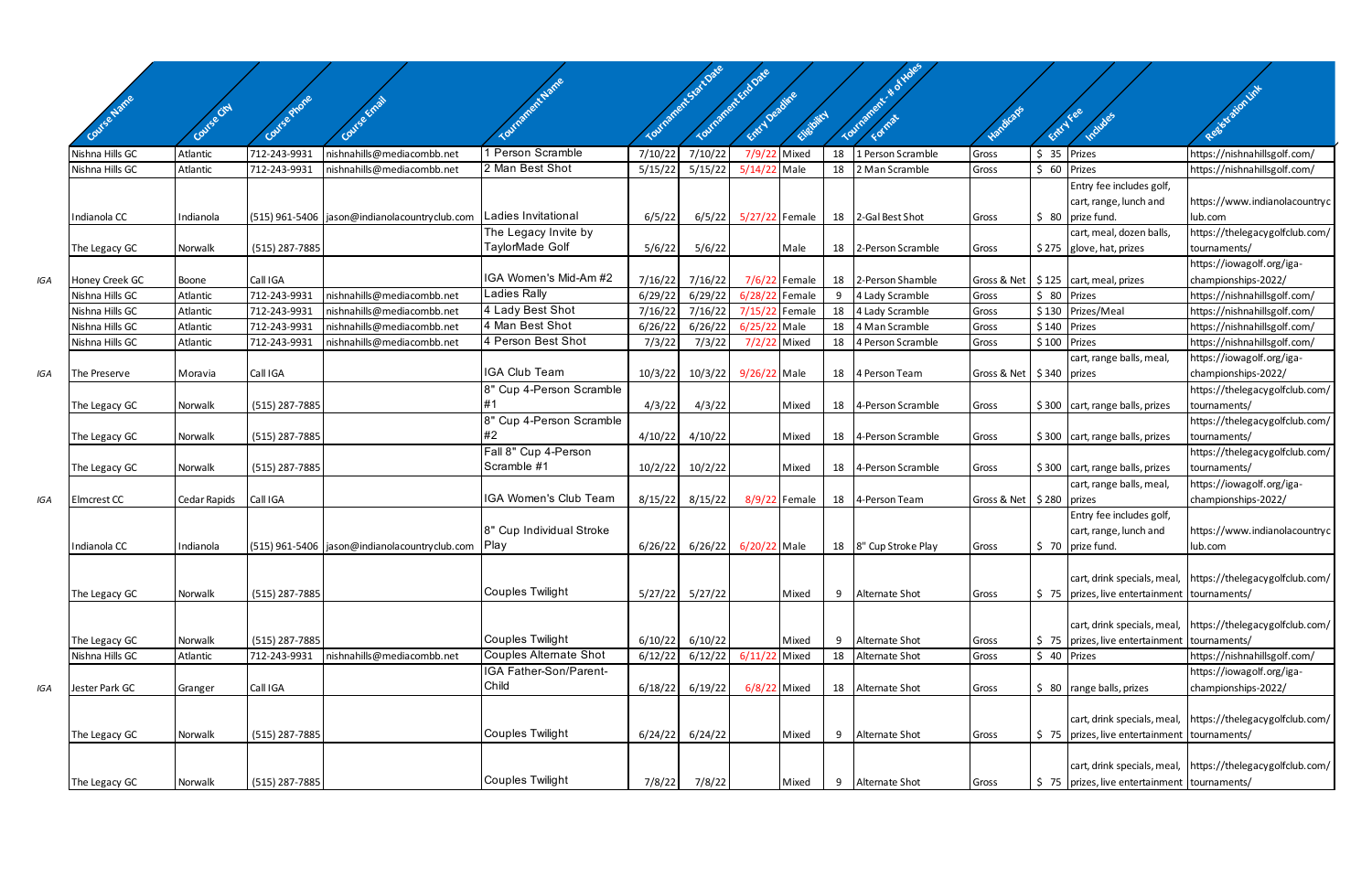|     |                                            |                        |                              |                                                      | <b>Inatient Name</b>                             |                    | Toutranett-Sattlate | Tourisoner Eric Date           |                 |    | Toutrament - N of Holes                            |            |            |                                                  | Resistation int                                  |
|-----|--------------------------------------------|------------------------|------------------------------|------------------------------------------------------|--------------------------------------------------|--------------------|---------------------|--------------------------------|-----------------|----|----------------------------------------------------|------------|------------|--------------------------------------------------|--------------------------------------------------|
|     | eName                                      | INSe City              | auf Se Phone                 |                                                      |                                                  |                    |                     | Entry Decime                   | Chebitry        |    |                                                    |            | Entry Fee  | Includes                                         |                                                  |
|     |                                            |                        |                              |                                                      |                                                  |                    |                     |                                |                 |    |                                                    |            |            |                                                  |                                                  |
|     |                                            |                        |                              |                                                      |                                                  |                    |                     |                                |                 |    |                                                    |            |            | cart, drink specials, meal,                      | https://thelegacygolfclub.com/                   |
|     | The Legacy GC                              | Norwalk                | (515) 287-7885               |                                                      | Couples Twilight                                 | 7/23/22            | 7/23/22             |                                | Mixed           | 9  | Alternate Shot                                     | Gross      |            | \$75   prizes, live entertainment   tournaments/ |                                                  |
|     |                                            |                        |                              |                                                      |                                                  |                    |                     |                                |                 |    |                                                    |            |            |                                                  |                                                  |
|     |                                            |                        |                              |                                                      |                                                  |                    |                     |                                |                 |    |                                                    |            |            | cart, drink specials, meal,                      | https://thelegacygolfclub.com/                   |
|     | The Legacy GC                              | Norwalk                | (515) 287-7885               |                                                      | Couples Twilight                                 | 8/5/22             | 8/5/22              |                                | Mixed           | 9  | Alternate Shot                                     | Gross      |            | \$75   prizes, live entertainment   tournaments/ |                                                  |
|     |                                            |                        |                              |                                                      |                                                  |                    |                     |                                |                 |    |                                                    |            |            | Includes Skins Game Cart                         |                                                  |
|     |                                            |                        |                              |                                                      | Parent/Child                                     |                    |                     |                                |                 |    |                                                    |            |            | Rental additonal \$20 for                        | Call for registration 641-423-                   |
|     | <b>Highland Park GC</b><br>Nishna Hills GC | Mason City<br>Atlantic | 641-423-9693<br>712-243-9931 | nlargent@masoncity.net<br>nishnahills@mediacombb.net | 3 Couple Alternate Shot                          | 6/19/22<br>9/25/22 | 6/19/22<br>9/25/22  | 6/18/22 Mixed<br>9/24/22 Mixed |                 | 18 | 18 Alternate Shot<br>Alternate Shot Scramble Gross | No HCP     | $$40$ team | \$ 90 Prizes                                     | 9693<br>https://nishnahillsgolf.com/             |
|     |                                            |                        |                              |                                                      |                                                  |                    |                     |                                |                 |    |                                                    |            |            | Cart, Range, Golf,                               |                                                  |
|     | Geneva G&CC                                | Muscatine              |                              | $(563)$ 506-1099 shutton@genevacc.com                | June Four Lady Invitational                      | 6/9/22             | 6/9/22              |                                | 6/7/22 Female   |    | 18 Four Lady Scramble                              | Gross      |            | \$75   Breakfast, Lunch, Prizes                  | http://www.genevacc.com                          |
|     |                                            |                        |                              |                                                      |                                                  |                    |                     |                                |                 |    |                                                    |            |            |                                                  | https://iowagolf.org/iga-                        |
| IGA | Coldwater Golf Links                       | Ames                   | Call IGA                     |                                                      | <b>IGA Four-Ball</b>                             | 5/7/22             | 5/8/22              | 4/27/22 Male                   |                 |    | 36 Four-Ball Stroke Play                           | Gross      |            | $$250$ range balls, prizes                       | championships-2022/                              |
|     |                                            |                        |                              |                                                      | <b>IGA Women's Four-Ball</b>                     |                    |                     |                                |                 |    |                                                    |            |            |                                                  | https://iowagolf.org/iga-                        |
| IGA | Veenker Memorial GC   Ames                 |                        | Call IGA                     |                                                      |                                                  | 6/16/22            | 6/17/22             |                                | 6/8/22 Female   |    | 36   Four-Ball Stroke Play                         |            |            | Gross & Net   \$180   range balls, prizes        | championships-2022/<br>https://iowagolf.org/iga- |
| IGA | <b>Granview GC</b>                         | Des Moines             | Call IGA                     |                                                      | IGA Women's Mid-Am #3                            | 9/3/22             |                     | 9/3/22 8/24/22 Female          |                 |    | 18   Four-Ball Stroke Play                         |            |            | Gross & Net   \$125   cart, meal, prizes         | championships-2022/                              |
|     |                                            |                        |                              |                                                      |                                                  |                    |                     |                                |                 |    |                                                    |            |            | Includes Skins Game Carl                         | Call for registration 641-423-                   |
|     | <b>Highland Park GC</b>                    | Mason City             | 641-423-9693                 | nlargent@masoncity.net                               | <b>Early Bird</b>                                | 5/15/22            | 5/15/22             | 5/14/22 Mixed                  |                 | 27 | Individual Stroke Play                             | No HCP     |            | $\frac{1}{2}$ 40 Rental additonal \$15           | 9693                                             |
|     |                                            |                        |                              |                                                      |                                                  |                    |                     |                                |                 |    |                                                    |            |            | Includes Skins Game Carl                         | Call for registration 641-423-                   |
|     | <b>Highland Park GC</b>                    | Mason City             | 641-423-9693                 | nlargent@masoncity.net                               | <b>Highland Amateur</b>                          | 7/10/22            | 7/10/22             | 7/9/22 Mixed                   |                 |    | 18   Individual Stroke Play                        | No HCP     |            | $\frac{1}{2}$ 40 Rental additonal \$15           | 9693                                             |
|     |                                            |                        |                              |                                                      |                                                  |                    |                     |                                |                 |    |                                                    |            |            |                                                  | https://iowagolf.org/iga-                        |
| IGA | Fort Dodge CC                              | Fort Dodge             | Call IGA                     |                                                      | IGA Senior Match Play<br>Iowa Women's Forever 39 | 6/1/22             |                     | 6/3/22 5/25/22 Male            |                 |    | Match Play                                         | Gross      |            | $$125$ range balls, prizes                       | championships-2022/<br>https://iowagolf.org/iga- |
| IGA | Pella G&CC                                 | Pella                  | Call IGA                     |                                                      | Match Play                                       | 6/8/22             | 6/9/22              |                                | $6/1/22$ Female |    | 36 Match Play                                      | Gross      |            | \$100 range balls, meals, prizes                 | championships-2022/                              |
|     |                                            |                        |                              |                                                      |                                                  |                    |                     |                                |                 |    |                                                    |            |            |                                                  | https://iowagolf.org/iga-                        |
| IGA | <b>Talons Golf</b>                         | Ankeny                 | Call IGA                     |                                                      | <b>IGA Match Play</b>                            | 6/28/22            |                     | 7/1/22 6/20/22 Male            |                 |    | Match Play                                         | Gross      |            | $$150$ range balls, prizes                       | championships-2022/                              |
|     |                                            |                        |                              |                                                      |                                                  |                    |                     |                                |                 |    |                                                    |            |            |                                                  | https://iowagolf.org/iga-                        |
| IGA | <b>Talons Golf</b>                         | Ankeny                 | Call IGA                     |                                                      | IGA Women's Match Play                           | 6/28/22            |                     | 7/1/22 6/20/22 Female          |                 |    | Match Play                                         | Gross      |            | $\frac{1}{2}$ 90   range balls, prizes           | championships-2022/                              |
|     |                                            |                        |                              |                                                      |                                                  |                    |                     |                                |                 |    |                                                    |            |            | Entry Fee includes golf,                         |                                                  |
|     |                                            |                        |                              |                                                      | Husband & Wife                                   |                    |                     |                                |                 |    |                                                    |            |            | cart, range, lunch and                           | http://www.indianolacountrycl                    |
|     | Indianola CC                               | Indianola              |                              | (515) 961-5406   jason@indianolacountryclub.com      | 50 & Older Senior 2-                             | 8/7/22             | 8/7/22              | 8/1/22 Mixed                   |                 |    | 18   Modified Alternate Shot   Gross               |            |            | $$140$ prize fund.                               | ub.com<br>http://www.pinoakpubandlinks           |
|     | Pin Oak Pub & Links                        | Manchester             |                              | 563-927-4653   pinoaklinks@gmail.com                 | Person Ryder Cup                                 | 7/6/22             |                     | 7/6/22                         |                 |    | Ryder Cup                                          |            | \$40       |                                                  | .com/                                            |
|     | River Ridge GC                             |                        | Independence 319-334-6576    | prochrisblack@gmail.com                              | 2-Person Ryder Cup                               | 9/11/22            | 9/11/22             | 9/9/22 Mixed                   |                 | 18 | Ryder Cup                                          | Gross Only |            | $\frac{1}{2}$ 80   lunch, flag events            | http://www.lizzyrosellc.com/                     |
|     |                                            |                        |                              |                                                      |                                                  |                    |                     |                                |                 |    |                                                    |            |            |                                                  | http://www.pinoakpubandlinks                     |
|     | Pin Oak Pub & Links                        | Manchester             |                              | 563-927-4653   pinoaklinks@gmail.com                 | 2-Person Ryder Cup                               | 10/16/22           |                     | 10/16/22                       |                 |    | Ryder Cup                                          |            | \$40       |                                                  | .com/                                            |
|     |                                            |                        |                              |                                                      | 50 & Older Senior 2-                             |                    |                     |                                |                 |    |                                                    |            |            |                                                  | http://www.pinoakpubandlinks                     |
|     | Pin Oak Pub & Links                        | Manchester             |                              | 563-927-4653   pinoaklinks@gmail.com                 | Person Best Shot                                 | 5/4/22             |                     | 5/4/22                         |                 |    | scramble                                           |            |            | $$40$ skins, meals                               | .com/                                            |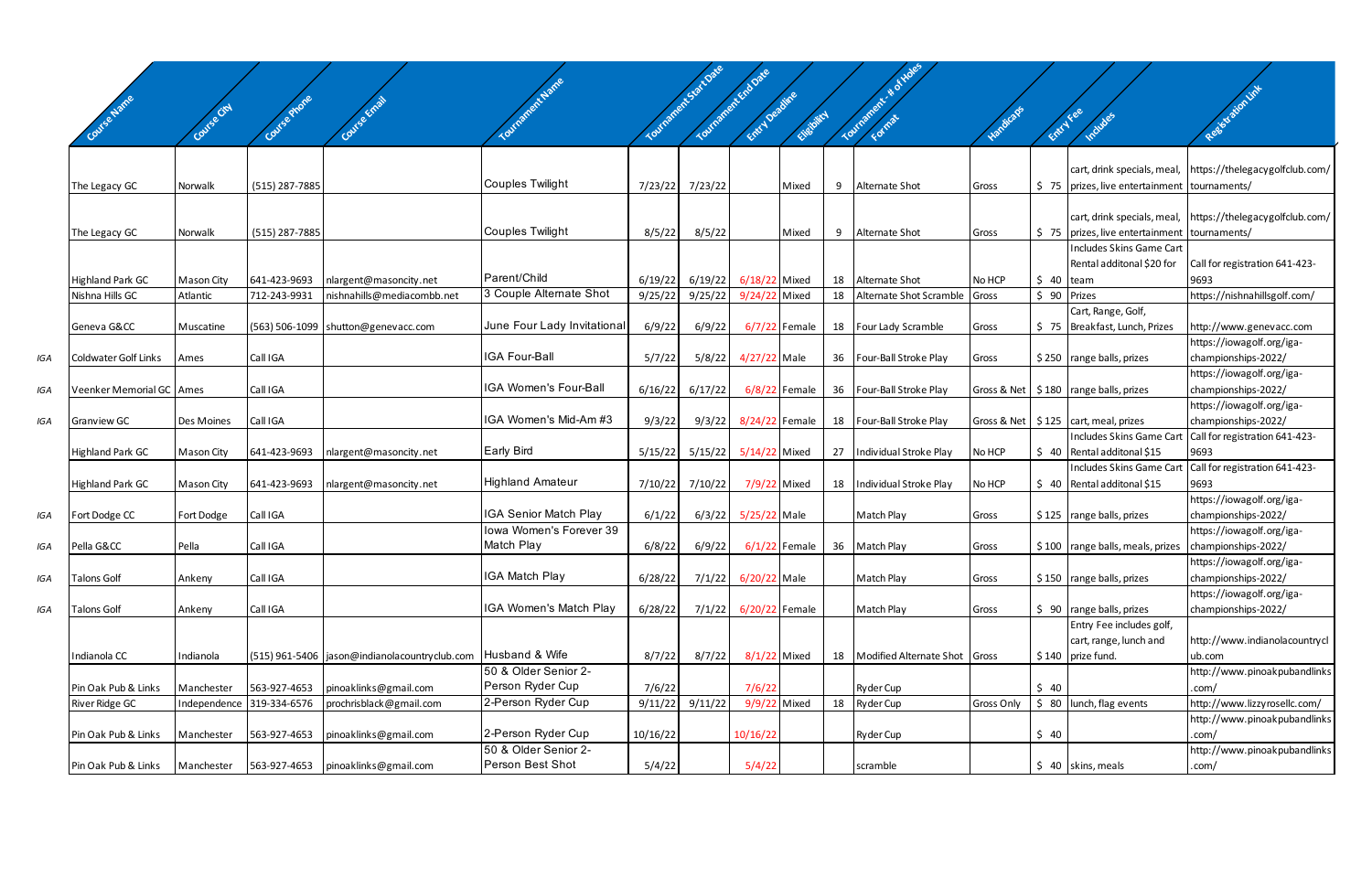|                                        | Covise City  |                              |                                                         |                           |                    |                                              |                    |               |    |                        |            |                    |                                                  |                                                              |
|----------------------------------------|--------------|------------------------------|---------------------------------------------------------|---------------------------|--------------------|----------------------------------------------|--------------------|---------------|----|------------------------|------------|--------------------|--------------------------------------------------|--------------------------------------------------------------|
| Covise Name                            |              | Covise Phone                 | Course Email                                            | TOUTROFFERENTIATE         |                    | Tourisments fact Date<br>Tourisment End Date | Entry Depthie      | Elisbirch     |    | Tourisoners - No Holes | Handicaps  | ERICITES           | Includes                                         | Registration int                                             |
|                                        |              |                              |                                                         |                           |                    |                                              |                    |               |    |                        |            |                    | individual carts, range                          |                                                              |
|                                        |              |                              |                                                         |                           |                    |                                              |                    |               |    |                        |            |                    | balls and prizes                                 |                                                              |
|                                        |              |                              |                                                         |                           |                    |                                              |                    |               |    |                        |            |                    | Okoboji View member                              |                                                              |
| Okoboji View GC                        | Spirit Lake  |                              | (712) 337-3372 theview@mchsi.com                        | 1-Person Best Shot        | 5/15/22            | 5/15/22                                      | 5/14/22 Mixed      |               |    | 18 scramble            | Gross      |                    | $$50$ entry is \$25                              | http://www.okobojiview.net                                   |
|                                        |              |                              |                                                         |                           |                    |                                              |                    |               |    |                        |            |                    | Flag events and prizes.                          |                                                              |
|                                        |              |                              |                                                         |                           |                    |                                              |                    |               |    |                        |            |                    | Carts must be reserved                           |                                                              |
|                                        |              |                              |                                                         |                           |                    |                                              |                    |               |    |                        |            |                    | ahead of time \$30 per                           |                                                              |
|                                        |              |                              |                                                         | Memorial Day Couple's     |                    |                                              |                    |               |    |                        |            |                    | cart. Call Pro shop to sign                      |                                                              |
| <b>Hickory Grove GC</b>                | Oelwein      |                              | (319) 283-2674   prochrisblack@gmail.com                | <b>Best Shot</b>          | 5/30/22            | 5/30/22                                      | 5/28/22 Mixed      |               | 18 | scramble               | Gross      | $$50$ up.          |                                                  | http://www.lizzyrosellc.com/                                 |
| Dyersville G&CC                        | Dyersville   | 563-875-8497                 | managerdgcc@dyersvillegolf.org                          | 4-Person Big Cup          | 6/11/22            | 6/11/22                                      | 6/5/22             |               | 18 | scramble               |            | $$40$ Cart         |                                                  | http://www.dyersvillegolf.org                                |
| Dyersville G&CC                        | Dyersville   | 563-875-8497                 | managerdgcc@dyersvillegolf.org                          | 4-Person Big Cup          | 6/12/22            | 6/12/22                                      | 6/5/22             |               | 18 | scramble               |            | $$40$ Cart         |                                                  | http://www.dyersvillegolf.org                                |
| Dyersville G&CC                        | Dyersville   | 563-875-8497                 | managerdgcc@dyersvillegolf.org                          | Senior Big Cup            | 6/13/22            | 6/13/22                                      | 6/5/22             |               | 18 | scramble               |            | $$40$ Cart         |                                                  | http://www.dyersvillegolf.org                                |
|                                        |              |                              |                                                         | Father's Day 2-Person     |                    |                                              |                    |               |    |                        |            |                    | Cart, range balls, lunch                         |                                                              |
| Okoboji View GC                        | Spirit Lake  |                              | (712) 337-3372 theview@mchsi.com                        | <b>Best Shot</b>          | 6/19/22            | 6/19/22                                      | 6/15/22 Mixed      |               | 18 | scramble               | Gross      |                    | $$60$ and prizes                                 | http://www.okobojiview.net                                   |
|                                        |              |                              |                                                         | 100+ Two Person Best      |                    |                                              |                    |               |    |                        |            |                    |                                                  |                                                              |
| Hickory Grove GC                       | Oelwein      | 319-283-2674                 | prochrisblack@gmail.com                                 | Shot                      | 6/26/22            | 6/26/22                                      | 6/24/22 Mixed      |               | 18 | scramble               | Gross Only |                    | \$ 80 Skins, lunch, prizes                       | http://www.lizzyrosellc.com/                                 |
| River Ridge GC                         | Independence | 319-334-6576                 | prochrisblack@gmail.com                                 | Ladies 4-Gal Best Shot    | 7/17/22            | 7/17/22                                      | 7/15/22 Female     |               | 18 | scramble               | Gross Only |                    | \$100   Flag Events, prizes                      | http://www.lizzyrosellc.com/                                 |
| <b>Hickory Grove GC</b>                | Oelwein      | 319-283-2674                 | prochrisblack@gmail.com                                 | Ladies 4-Gal Best Shot    | 8/10/22            | 8/10/22                                      |                    | 8/8/22 Female | 18 | scramble               | Gross Only |                    | \$100 Flag Events, prizes                        | http://www.lizzyrosellc.com/                                 |
|                                        |              |                              |                                                         | <b>August Four Lady</b>   |                    |                                              |                    |               |    |                        |            |                    | Cart, Range, Golf,                               |                                                              |
| Geneva G&CC                            | Muscatine    |                              | $(563)$ 506-1099 shutton@genevacc.com                   | Invitational              | 8/11/22            | 8/11/22                                      |                    | 8/9/22 Female | 18 | scramble               | Gross      |                    | \$75   Breakfast, Lunch, Prizes                  | https://genevacc.com                                         |
| Nishna Hills GC                        | Atlantic     | 712-243-9931                 | nishnahills@mediacombb.net                              | Randy Clark Memorial      | 8/13/22            | 8/13/22                                      | 8/12/22 Mixed      |               | 18 | scramble               | Gross      | \$100 Prizes       |                                                  | https://nishnahillsgolf.com/                                 |
|                                        |              |                              |                                                         |                           |                    |                                              |                    |               |    |                        |            |                    |                                                  | http://www.pinoakpubandlinks                                 |
| Pin Oak Pub & Links                    | Manchester   | 563-927-4653                 | pinoaklinks@gmail.com                                   | 3-Person Best Shot        | 8/14/22            |                                              | 8/14/22            |               |    | Scramble               |            | $$50$ skins        |                                                  | .com/                                                        |
|                                        |              |                              |                                                         |                           |                    |                                              |                    |               |    |                        |            |                    | Includes Skins Game &                            |                                                              |
|                                        |              |                              |                                                         |                           |                    |                                              |                    |               |    |                        |            |                    | Lunch. Cart Rental                               | Call for registration 641-423-                               |
| <b>Highland Park GC</b>                | Mason City   | 641-423-9693                 | nlargent@masoncity.net                                  | Ladies 4 Gal              | 8/18/22            | 8/18/22                                      | 8/17/22 Female     |               |    | 18 Scramble            | Gross      |                    | $$40$ additonal \$15                             | 9693                                                         |
|                                        |              |                              |                                                         |                           |                    |                                              |                    |               |    |                        |            |                    | Includes Skins Game.                             | Call for registration 641-423-                               |
| Highland Park GC                       | Mason City   | 641-423-9693                 | nlargent@masoncity.net                                  | 4 Person 8" Cup           | 8/21/22            | 8/21/22                                      | 8/20/22 Mixed      |               |    | 18 Scramble            | Gross      |                    | $$160$ Cart Rental additonal \$15 9693           |                                                              |
|                                        |              |                              |                                                         | Senior 1 person Best Shot |                    |                                              |                    |               |    |                        |            |                    |                                                  |                                                              |
| Hickory Grove GC                       | Oelwein      | 319-283-2674                 | prochrisblack@gmail.com                                 | $(50+)$                   | 8/22/22            | 8/22/22                                      | 8/20/22 Mixed      |               | 18 | scramble               | Gross      |                    | $$35$   lunch, skins, flag events                | http://www.lizzyrosellc.com/                                 |
|                                        |              |                              |                                                         |                           |                    |                                              |                    |               |    |                        |            |                    | Includes Skins Game.                             | Call for registration 641-423-                               |
| <b>Highland Park GC</b>                | Mason City   | 641-423-9693                 | nlargent@masoncity.net                                  | 2 Person Best Shot        | 8/28/22            | 8/28/22                                      | 8/28/22 Mixed      |               |    | 18 Scramble            | Gross      |                    | $\frac{1}{2}$ 80 Cart Rental additonal \$15 9693 |                                                              |
|                                        |              |                              |                                                         | Senior 2-Person Best Shot |                    |                                              |                    |               |    |                        |            |                    |                                                  |                                                              |
| River Ridge GC                         |              | Independence 319-334-6576    | prochrisblack@gmail.com                                 | Couples Best Shot         | 8/31/22            | 8/31/22                                      | 8/29/22 Mixed      |               | 18 | scramble               | Gross Only |                    | $\frac{1}{2}$ 80   lunch, skins, flag events     | http://www.lizzyrosellc.com/                                 |
| River Ridge GC                         | Independence | 319-334-6576                 | prochrisblack@gmail.com                                 | 50 & Older Senior 1-      | 9/4/22             | 9/4/22                                       | 9/2/22 Mixed       |               | 18 | scramble               | Gross Only |                    | \$ 50 Flag Events, prizes                        | http://www.lizzyrosellc.com/<br>http://www.pinoakpubandlinks |
|                                        |              |                              |                                                         | Person Best Shot          |                    |                                              | 9/7/22             |               |    |                        |            |                    |                                                  |                                                              |
| Pin Oak Pub & Links<br>Dyersville G&CC | Manchester   | 563-927-4653<br>563-875-8497 | pinoaklinks@gmail.com<br>managerdgcc@dyersvillegolf.org | Senior Big Cup            | 9/7/22             | 9/16/22                                      |                    |               | 18 | Scramble               |            | \$40<br>$$40$ Cart |                                                  | .com/<br>http://www.dyersvillegolf.org                       |
| Dyersville G&CC                        | Dyersville   | 563-875-8497                 |                                                         | 4-Person Big Cup          | 9/16/22<br>9/17/22 | 9/17/22                                      | 9/10/22<br>9/10/22 |               | 18 | scramble<br>scramble   |            | $$40$ Cart         |                                                  |                                                              |
|                                        | Dyersville   |                              | managerdgcc@dyersvillegolf.org                          |                           |                    |                                              |                    |               |    |                        |            |                    | Cart, range balls, lunch                         | http://www.dyersvillegolf.org                                |
| Okoboji View GC                        | Spirit Lake  |                              | (712) 337-3372 theview@mchsi.com                        | 3-Person Wacky Best Shot  | 9/18/22            | 9/18/22 9/15/22 Mixed                        |                    |               |    | 18 scramble            |            |                    | $$55$ and prizes                                 | http://www.okobojiview.net                                   |
|                                        |              |                              |                                                         |                           |                    |                                              |                    |               |    |                        | Gross      |                    |                                                  |                                                              |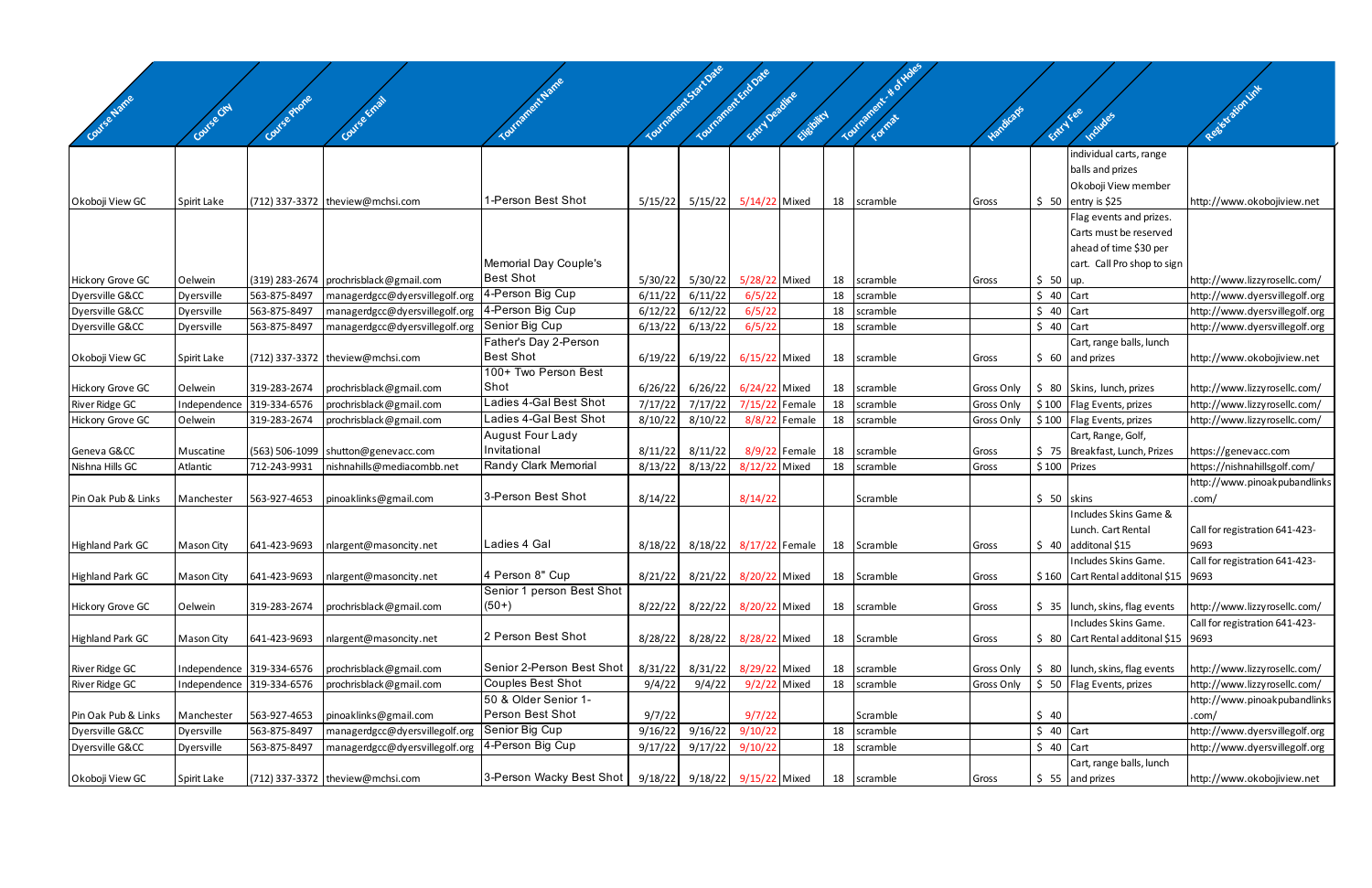|     |                                          |             |                             |                                        |                           |         | Tourisance to Sattlane<br>Tourisment Endorse |                |            |    | Tourisment - # of voles |            |             |                                                 |                                                     |
|-----|------------------------------------------|-------------|-----------------------------|----------------------------------------|---------------------------|---------|----------------------------------------------|----------------|------------|----|-------------------------|------------|-------------|-------------------------------------------------|-----------------------------------------------------|
|     |                                          |             |                             |                                        |                           |         |                                              | Entry Decime   |            |    |                         |            |             |                                                 | Resistation Link                                    |
|     | Covise Name                              |             |                             |                                        |                           |         |                                              |                | Elisbritch |    |                         | Handicaps  | Entry Fee   | Includes                                        |                                                     |
|     |                                          |             |                             |                                        |                           |         |                                              |                |            |    |                         |            |             |                                                 |                                                     |
|     |                                          |             |                             |                                        |                           |         |                                              |                |            |    |                         |            |             | Includes Skins Game Hot                         |                                                     |
|     |                                          |             |                             |                                        | 1 Person Best Shot        |         |                                              |                |            |    |                         |            |             | Dog Lunch Included. Cart                        | Call for registration 641-423-                      |
|     | <b>Highland Park GC</b>                  | Mason City  | 641-423-9693                | nlargent@masoncity.net                 | 4-Person Big Cup          | 9/18/22 | 9/18/22                                      | 9/18/22 Mixed  |            | 18 | scramble                | No HCP     |             | $$40$ Rental additonal \$15                     | 9693                                                |
|     | Dyersville G&CC                          | Dyersville  | 563-875-8497                | managerdgcc@dyersvillegolf.org         | Senior 2 person best shot | 9/18/22 | 9/18/22                                      | 9/10/22        |            |    | 18 scramble             |            | $$40$ Cart  |                                                 | http://www.dyersvillegolf.org                       |
|     | <b>Hickory Grove GC</b>                  | Oelwein     | 319-283-2674                | prochrisblack@gmail.com                | $(50+)$                   | 9/19/22 | 9/19/22                                      | 9/17/22 Mixed  |            |    | 18 scramble             | Gross Only |             | $\frac{1}{2}$ 70   lunch, skins, flag events    | http://www.lizzyrosellc.com/                        |
|     |                                          |             |                             |                                        |                           |         |                                              |                |            |    |                         |            |             | cart, range balls, steak                        |                                                     |
|     |                                          |             |                             |                                        | The "Goody" 8" Cup 4-     |         |                                              |                |            |    |                         |            |             | dinner after golf, prizes,                      |                                                     |
|     | Okoboji View GC                          | Spirit Lake |                             | (712) 337-3372   theview@mchsi.com     | Person Best Shot          | 10/8/22 | 10/8/22                                      | 10/5/22 Mixed  |            |    | 18 scramble             | Gross      |             | $$50$   free keg beer all day                   | http://www.okobojiview.net                          |
|     |                                          |             |                             |                                        | Fall 8" Cup 4-Person      |         |                                              |                |            |    |                         |            |             |                                                 | https://thelegacygolfclub.com/                      |
|     | The Legacy GC                            | Norwalk     | (515) 287-7885              |                                        | Scramble #2               | 10/9/22 | 10/9/22                                      |                | Mixed      |    | 18 Scramble             | Gross      |             | $$300$ cart, range balls, prizes                | tournaments/                                        |
|     |                                          |             |                             |                                        | Fall Fling 4-Person Best  |         |                                              |                |            |    |                         |            |             |                                                 |                                                     |
|     | <b>Hickory Grove GC</b>                  | Oelwein     | 319-283-2674                | prochrisblack@gmail.com                | Shot                      | 10/9/22 | 10/9/22                                      | 10/7/22 Mixed  |            |    | 18 scramble             | Gross Only |             | $\frac{1}{2}$ 140   lunch, flag events          | http://www.lizzyrosellc.com/                        |
|     | Dyersville G&CC                          | Dyersville  | 563-875-8497                | managerdgcc@dyersvillegolf.org         | Chili Dipper              | 10/9/22 | 10/9/22                                      | 10/1/22        |            | 18 | scramble                |            | $$40$ Cart  |                                                 | http://www.dyersvillegolf.org                       |
|     | Dyersville G&CC                          | Dyersville  | 563-875-8497                | managerdgcc@dyersvillegolf.org         | Chili Dipper              |         | 10/16/22 10/16/22                            | 10/7/22        |            |    | 18 scramble             |            | \$.         | 4 Cart                                          | http://www.dyersvillegolf.org                       |
|     |                                          |             |                             |                                        |                           |         |                                              |                |            |    |                         |            |             |                                                 | http://www.pinoakpubandlinks                        |
|     | Pin Oak Pub & Links                      | Manchester  | 563-927-4653                | pinoaklinks@gmail.com                  | 4-Person Shamble          | 5/14/22 |                                              | 5/14/22        |            |    | Shamble                 |            | $$60$ skins |                                                 | com/                                                |
|     |                                          |             |                             |                                        | 50 & Older Senior 4-      |         |                                              |                |            |    |                         |            |             |                                                 | http://www.pinoakpubandlinks                        |
|     | Pin Oak Pub & Links                      | Manchester  | 563-927-4653                | pinoaklinks@gmail.com                  | Person Shamble            | 6/1/22  |                                              | 6/1/22         |            |    | Shamble                 |            | \$40        |                                                 | com/                                                |
|     | PT EVENT Elmwood CC                      |             | Marshalltown (641) 753-6228 |                                        | The Classic               |         | $5/14/22$ $5/15/22$                          |                | Male       |    | 36 Stableford           |            |             | \$150 range balls, prizes                       | https://iowagolf.org/additional-                    |
|     |                                          |             |                             |                                        |                           |         |                                              |                |            |    |                         | Gross      |             |                                                 | point-events-2/<br>https://iowagolf.org/iga-        |
| IGA | Irv Warren GC                            | Waterloo    | Call IGA                    |                                        | IGA Women's Mid-Am #1     | 6/4/22  | 6/4/22                                       | 5/25/22 Female |            |    | 18 Stableford           |            |             | Gross & Net $\frac{1}{5}$ 65 cart, meal, prizes | championships-2022/                                 |
|     |                                          |             |                             |                                        |                           |         |                                              |                |            |    |                         |            |             |                                                 | https://iowagolf.org/iga-                           |
| IGA | Spencer G&CC                             | Spencer     | Call IGA                    |                                        | Iowa Mid-Amateur          | 5/20/22 | 5/21/22 5/11/22 Male                         |                |            |    | 36 Stroke Play          | Gross      |             | \$135   range balls, prizes                     | championships-2022/                                 |
|     |                                          |             |                             |                                        |                           |         |                                              |                |            |    |                         |            |             | This event is pre flighted                      |                                                     |
|     |                                          |             |                             |                                        |                           |         |                                              |                |            |    |                         |            |             | based off your USGA                             |                                                     |
|     |                                          |             |                             |                                        |                           |         |                                              |                |            |    |                         |            |             | index. The entry fee                            |                                                     |
|     |                                          |             |                             |                                        |                           |         |                                              |                |            |    |                         |            |             | includes golf, range balls                      |                                                     |
|     |                                          |             |                             |                                        |                           |         |                                              |                |            |    |                         |            |             | and prizes.                                     |                                                     |
|     |                                          |             |                             |                                        |                           |         |                                              |                |            |    |                         |            |             | Cart fee per person/per                         |                                                     |
|     |                                          |             |                             |                                        |                           |         |                                              |                |            |    |                         |            |             | day is \$20.00. You can                         |                                                     |
|     |                                          |             |                             |                                        |                           |         |                                              |                |            |    |                         |            |             | make your own group for                         |                                                     |
|     |                                          |             |                             |                                        |                           |         |                                              |                |            |    |                         |            |             | Saturday's play.                                |                                                     |
|     |                                          |             |                             |                                        |                           |         |                                              |                |            |    |                         |            |             | On Sunday, each                                 |                                                     |
|     |                                          |             |                             |                                        |                           |         |                                              |                |            |    |                         |            |             | participant will play within                    |                                                     |
|     | Thunder Hills CC                         | Peosta      |                             | (563) 556-3256 golf@thunderhillscc.com | The Robin                 |         | 5/21/22 5/22/22 5/14/22 Male                 |                |            |    | 36 Stroke Play          | Gross      |             | $$100$ their flight.                            | http://www.thunderhillscc.com                       |
|     |                                          |             |                             |                                        | Lake Creek Amateur        |         |                                              |                |            |    |                         |            |             |                                                 | https://iowagolf.org/additional-                    |
|     | PT EVENT BVU at Lake Creek GC Storm Lake |             | (712) 732-3798              |                                        |                           |         | 5/28/22 5/29/22                              |                | Male       |    | 36 Stroke Play          | Gross      |             | range balls, prizes                             | point-events-2/                                     |
|     | PT EVENT The Preserve                    | Moravia     | (641) 724-1400              |                                        | Southeast Iowa Amateur    | 6/4/22  | 6/5/22                                       |                | Male       |    | 36 Stroke Play          | Gross      |             | $$140$ range balls, prizes                      | https://iowagolf.org/additional-<br>point-events-2/ |
|     |                                          |             |                             |                                        |                           |         |                                              |                |            |    |                         |            |             |                                                 | https://iowagolf.org/additional-                    |
|     | PT EVENT Carroll CC                      | Carroll     | (712) 792-9206              |                                        | <b>Carroll Amateur</b>    |         | $6/11/22$ $6/12/22$                          |                | Male       |    | 36 Stroke Play          | Gross      |             | $$120$ range balls, prizes                      | point-events-2/                                     |
|     |                                          |             |                             |                                        |                           |         |                                              |                |            |    |                         |            |             |                                                 |                                                     |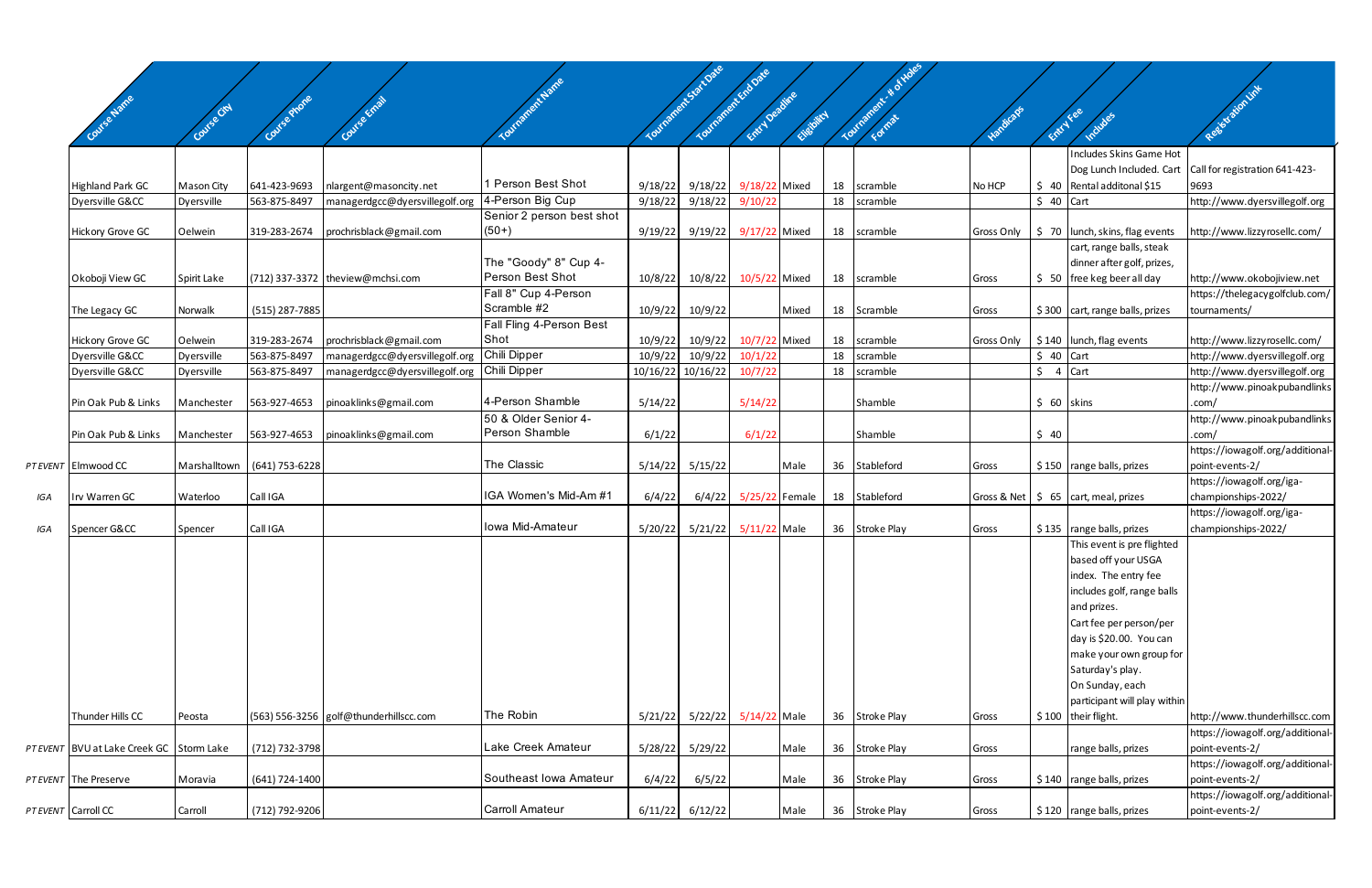|     |                                             |                |                  |                                         |                          |         | Tourisance to Sact Date<br>Tourished Capital | Entry December |                |    |                    |           |           |                                                       | Resistation link                                              |
|-----|---------------------------------------------|----------------|------------------|-----------------------------------------|--------------------------|---------|----------------------------------------------|----------------|----------------|----|--------------------|-----------|-----------|-------------------------------------------------------|---------------------------------------------------------------|
|     |                                             |                | Course Phone     |                                         |                          |         |                                              |                | Chebitch       |    |                    | Hardicaps | Entry Fee | Includes                                              |                                                               |
|     |                                             |                |                  |                                         |                          |         |                                              |                |                |    |                    |           |           |                                                       | https://iowagolf.org/additional-                              |
|     | PT EVENT Fort Dodge CC                      | Fort Dodge     | (515) 955-8508   |                                         | Fort Dodge Amateur       | 6/24/22 | 6/26/22                                      |                | Male           | 54 | <b>Stroke Play</b> | Gross     |           | $$120$ range balls, prizes                            | point-events-2/<br>https://iowagolf.org/additional-           |
|     | PT EVENT Veenker Memorial GC Ames           |                | (515) 294-6727   |                                         | <b>Iowa Masters</b>      | 7/8/22  | 7/10/22                                      |                | Male           | 54 | <b>Stroke Play</b> | Gross     |           | $$130$ range balls, prizes                            | point-events-2/                                               |
|     | PT EVENT   Waterloo City Courses   Waterloo |                | (319) 234-9271   |                                         | Waterloo Open            | 7/15/22 | 7/17/22                                      |                | Male           | 54 | <b>Stroke Play</b> | Gross     |           | \$125   range balls, prizes                           | https://iowagolf.org/additional-<br>point-events-2/           |
| IGA | Crow Valley GC                              | Davenport      | Call IGA         |                                         | Iowa Amateur             | 7/18/22 | 7/20/22                                      | 7/7/22 Male    |                | 54 | Stroke Play        | Gross     |           | \$150   range balls, meals, prizes                    | https://iowagolf.org/iga-<br>championships-2022/              |
|     |                                             |                |                  |                                         |                          |         |                                              |                |                |    |                    |           |           |                                                       | https://iowagolf.org/iga-                                     |
| IGA | Cedar Rapids CC                             | Cedar Rapids   | Call IGA         |                                         | Iowa Women's Amateur     | 7/25/22 | 7/27/22                                      | 7/14/22 Female |                |    | 54 Stroke Play     | Gross     |           | \$130   range balls, meals, prizes                    | championships-2022/                                           |
|     | PT EVENT Blue Top Ridge                     | Riverside      | (319) 648-1234   |                                         | Iowa Open                | 7/29/22 | 7/31/22                                      |                | Male           | 54 | <b>Stroke Play</b> | Gross     |           | \$200   range balls, prizes                           | https://iowagolf.org/additional-<br>point-events-2/           |
|     | PT EVENT Spencer G&CC                       | Spencer        | (712) 262-2004   |                                         | Northwest Amateur        | 8/4/22  | 8/7/22                                       |                | Male           | 63 | <b>Stroke Play</b> | Gross     |           | range balls, prizes                                   | https://iowagolf.org/additional-<br>point-events-2/           |
|     |                                             |                |                  |                                         | Iowa Senior Women's      |         |                                              |                |                |    |                    |           |           |                                                       | https://iowagolf.org/iga-                                     |
| IGA | Lake Panorama GC                            | Panora         | Call IGA         |                                         | Amateur                  | 8/8/22  | 8/9/22                                       |                | 8/1/22 Female  |    | 36 Stroke Play     |           |           | Gross & Net   \$100   range balls, meals, prizes      | championships-2022/                                           |
|     |                                             |                |                  |                                         |                          |         |                                              |                |                |    |                    |           |           | Includes Skins Game &<br>Lunch. Cart Rental           | Call for registration 641-423-                                |
|     | Highland Park GC                            | Mason City     | 641-423-9693     | nlargent@masoncity.net                  | Men's Senior Amateur     | 8/9/22  | 8/9/22                                       | 8/8/22 Male    |                |    | 18 Stroke Play     | No HCP    |           | $$40$ additonal \$15                                  | 9693                                                          |
|     |                                             |                |                  |                                         |                          |         |                                              |                |                |    |                    |           |           |                                                       | https://iowagolf.org/iga-                                     |
| IGA | Echo Valley CC                              | Norwalk        | Call IGA         |                                         | Herman Sani Tournament   | 8/12/22 | 8/14/22                                      | 8/2/22 Male    |                | 54 | Stroke Play        | Gross     |           | \$150 range balls, prizes                             | championships-2022/                                           |
| IGA | Ames G&CC                                   | Ames           | Call IGA         |                                         | Iowa Senior Amateur      | 8/22/22 | 8/24/22                                      | 8/15/22 Male   |                | 54 | Stroke Play        | Gross     |           | \$150   range balls, meals, prizes                    | https://iowagolf.org/iga-<br>championships-2022/              |
|     |                                             |                |                  |                                         | <b>Briarwood Amateur</b> |         |                                              |                |                |    |                    |           |           |                                                       | https://iowagolf.org/additional-                              |
|     | PT EVENT Birarwood GC                       | Ankeny         | $(515)$ 964-4653 |                                         |                          | 8/27/22 | 8/28/22                                      |                | Male           |    | 36 Stroke Play     | Gross     |           | $$130$ range balls, prizes                            | point-events-2/<br>https://iowagolf.org/iga-                  |
| IGA | Sunnyside CC                                | Waterloo       | Call IGA         |                                         | lowa Wife-Husband        | 9/16/22 | 9/18/22                                      | 9/7/22 Mixed   |                |    | 36 Stroke Play     | Gross     |           | \$200 range balls, drinks, prizes championships-2022/ |                                                               |
|     |                                             |                |                  |                                         | "Little Poison" Dubuque  |         |                                              |                |                |    |                    |           |           | Golf Fee, Range Balls and                             |                                                               |
|     | Dubuque G&CC                                | <b>DUBUQUE</b> |                  | (563) 583-9150 golfshop@dubuquegolf.org | Amateur                  | 9/17/22 | 9/18/22                                      | $9/11/22$ Male |                |    | 36 Stroke Play     |           |           | Gross & Net   \$ 70 Prizes (carts are extra)          | http://www.dubuquegolf.org                                    |
|     | Pin Oak Pub & Links                         | Manchester     | 563-927-4653     | pinoaklinks@gmail.com                   | Solo Survivor            | 7/1/22  |                                              | 7/1/22         |                |    |                    |           |           |                                                       | http://www.pinoakpubandlinks<br>.com/                         |
|     | Pin Oak Pub & Links                         | Manchester     | 563-927-4653     | pinoaklinks@gmail.com                   | Flag Tee Time Tournament | 7/3/22  |                                              | 7/3/22         |                |    |                    |           |           |                                                       | http://www.pinoakpubandlinks<br>.com/                         |
|     |                                             |                |                  |                                         |                          |         |                                              |                |                |    |                    |           |           |                                                       | http://www.pinoakpubandlinks                                  |
|     | Pin Oak Pub & Links                         | Manchester     | 563-927-4653     | pinoaklinks@gmail.com                   | Pin Oak Amateur          | 7/17/22 |                                              | 7/17/22        |                |    |                    |           |           |                                                       | .com/                                                         |
|     | Dyersville G&CC                             | Dyersville     | 563-875-8497     | managerdgcc@dyersvillegolf.org          | Ladies Invitational      | 7/29/22 | 7/29/22                                      |                | 7/20/22 Female | 18 |                    |           |           | Cart                                                  | http://www.dyersvillegolf.org<br>http://www.pinoakpubandlinks |
|     | Pin Oak Pub & Links                         | Manchester     | 563-927-4653     | pinoaklinks@gmail.com                   | Pin Oak Cup              | 7/30/22 | 7/31/22                                      | 7/30/22        |                |    |                    |           |           |                                                       | .com/                                                         |
|     |                                             |                |                  |                                         |                          |         |                                              |                |                |    |                    |           |           |                                                       | http://www.pinoakpubandlinks                                  |
|     | Pin Oak Pub & Links                         | Manchester     | 563-927-4653     | pinoaklinks@gmail.com                   | Senior Solo Survivor     | 8/7/22  |                                              | 8/7/22         |                |    |                    |           |           |                                                       | .com/<br>http://www.pinoakpubandlinks                         |
|     | Pin Oak Pub & Links                         | Manchester     | 563-927-4653     | pinoaklinks@gmail.com                   | 2022 Senior Interclub    | 8/9/22  | 8/10/22                                      | 8/9/22         |                |    |                    |           |           |                                                       | .com/                                                         |
|     |                                             |                |                  |                                         |                          |         |                                              |                |                |    |                    |           |           |                                                       |                                                               |